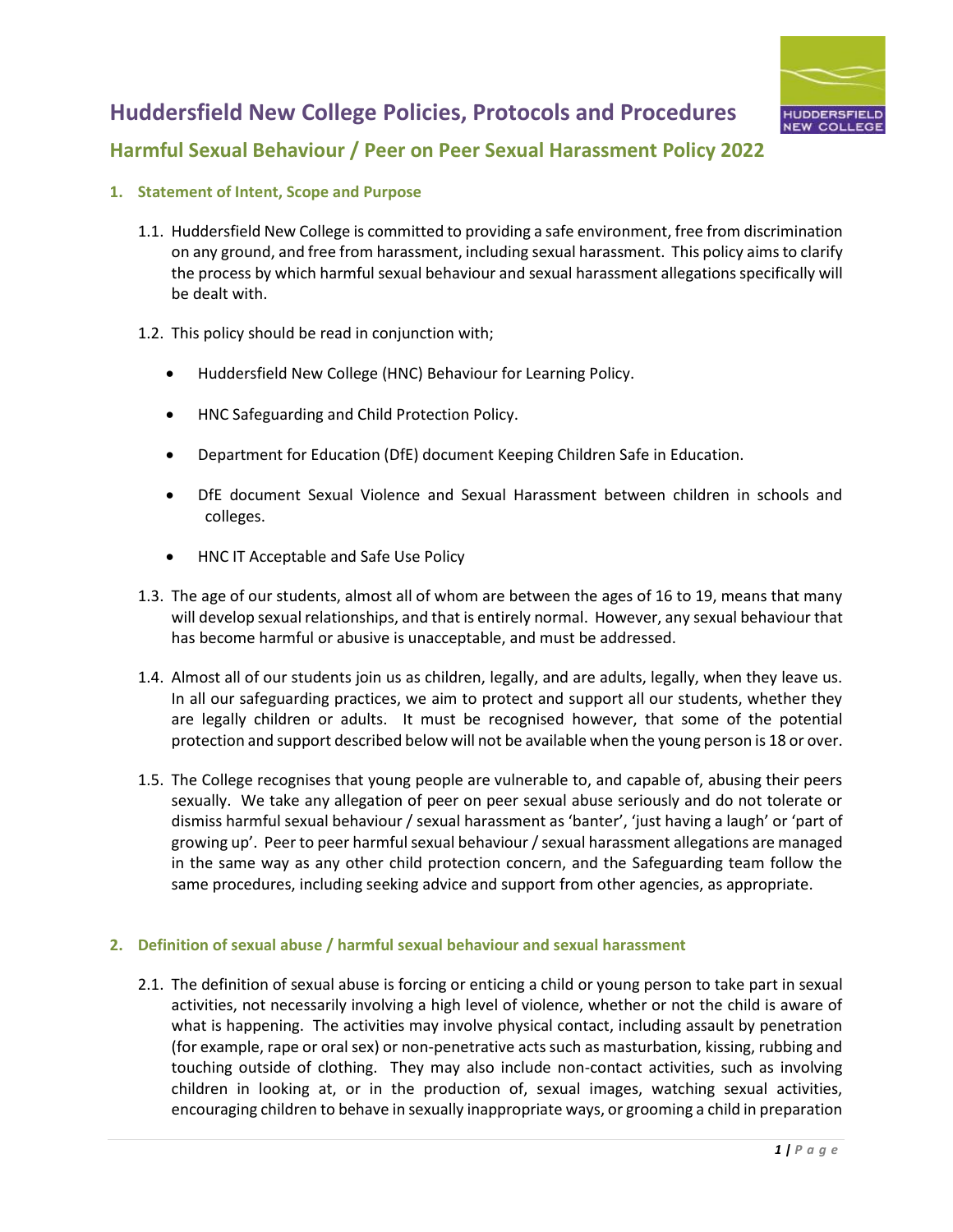

### **Harmful Sexual Behaviour / Peer on Peer Sexual Harassment Policy 2022**

for abuse. Sexual abuse can take place online, and technology can be used to facilitate offline abuse.

- 2.2. Harmful sexual behaviour and sexual harassment is unwelcome conduct of a sexual nature which makes a person feel offended, humiliated and / or intimidated. It includes situations which create an environment which is hostile, intimidating or humiliating for the recipient.
- 2.3. Harmful sexual behaviour / sexual harassment can involve one or more incidents and actions constituting harassment and may be physical, verbal and non-verbal.
- 2.4. Examples of conduct or behaviour which constitute harmful sexual behaviour / sexual harassment include, but are not limited to:
	- Unwelcome physical contact including patting, pinching, stroking, kissing, hugging, fondling, or inappropriate touching.
	- Physical violence, including sexual assault.
	- Use of threats or rewards to solicit sexual favours.
	- Comments on a person's appearance, age, private life, etc.
	- Sexual comments, stories and jokes.
	- Unwanted sexual advances.
	- Repeated and unwanted social invitations for dates or physical intimacy.
	- Insults based on the gender of the person.
	- Condescending remarks of a sexual nature.
	- Sending sexually explicit messages.
	- Displaying of sexually explicit or suggestive material.
	- Sexually suggestive gestures.
	- Upskirting, which typically involves taking a picture under a person's clothing, with the intention of viewing their genitals, buttocks or breasts to obtain sexual gratification, or to cause the victim humiliation, distress, or alarm.
	- Pressurising, forcing, or coercing someone to share nude images (known as sexting or youth produced sexual imagery).
	- Wolf whistling.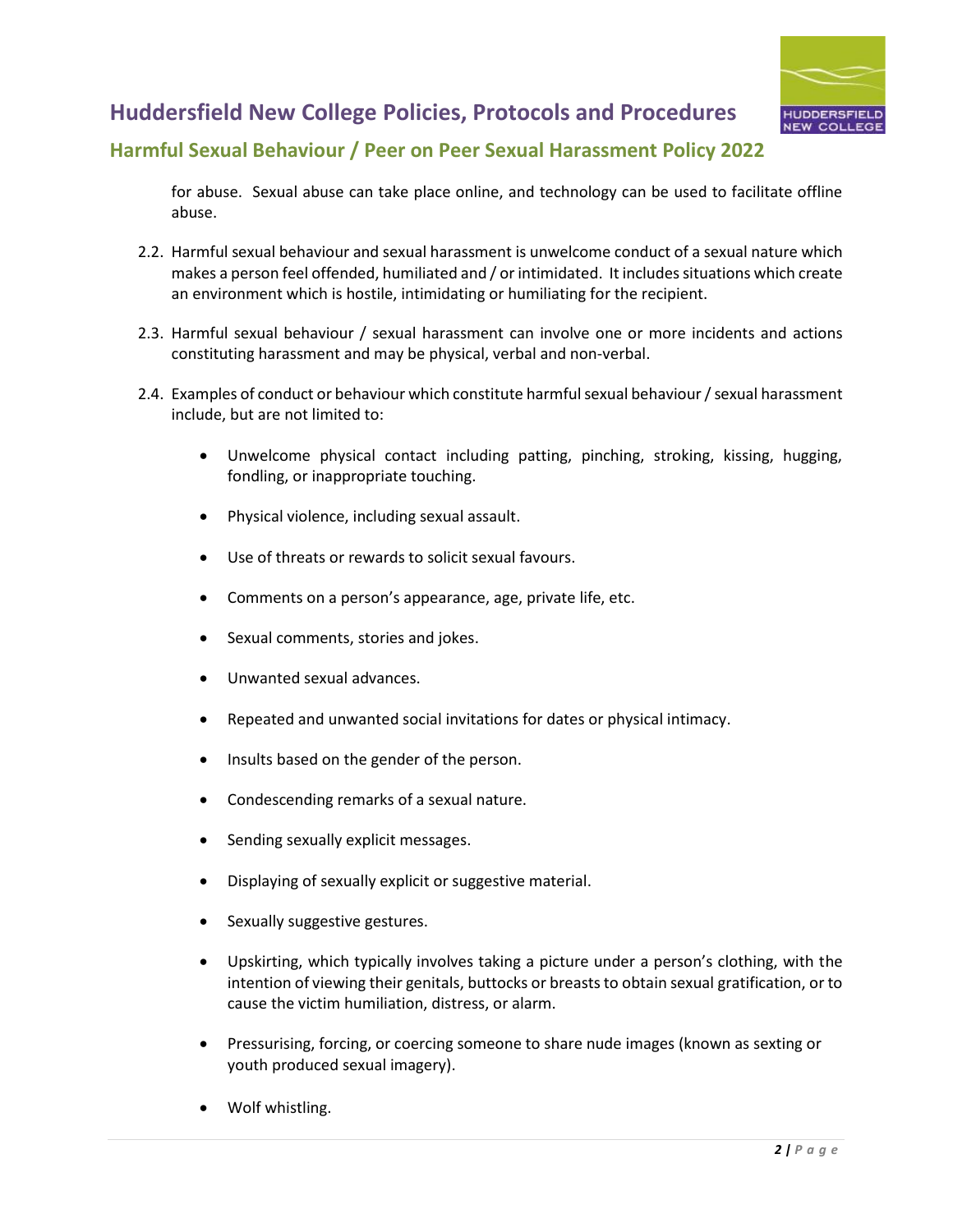

## **Harmful Sexual Behaviour / Peer on Peer Sexual Harassment Policy 2022**

- Cat-calling.
- 2.5. Anyone can be a victim of sexual harassment, regardless of their gender, and of the gender of the harasser.
- 2.6. Huddersfield New College recognises that sexual harassment may also occur between people of the same gender. What matters is that the sexual conduct is unwanted and unwelcome by the person against whom the conduct is directed.
- 2.7. The College recognises that sexual harassment is often a manifestation of a power relationships and often occurs within unequal relationships.
- 2.8. Young people can experience harmful sexual behaviour in a variety of settings. This includes at College, at home (or at another home), in public places, and online.
- **3. How we will seek to minimise the risk of harmful sexual behaviour and sexual harassment**
	- 3.1. The principle aim of our approach is to foster the conditions in which our students can aspire to and realise safe and healthy relationships, at College, and as they continue in life. We promote a culture of openness in which students feel able to share their concerns openly, knowing that they will be listened to, taken seriously, and not be judged.
	- 3.2. As a post-16 institution, we are not required to provide an RSE and Health Education curriculum. However, we do address relationship education in our Pastoral Curriculum (Aspire) to help our students understand what harmful or abusive behaviour in a relationship might look like. We provide them with the knowledge they need to recognise and to report this behaviour. We also help them to understand the importance of making sensible decisions to stay safe (including online), whilst being absolutely clear that if a young person is subject to harmful sexual behaviour / sexual harassment, it is never their fault.
	- 3.3. We help our students and staff to develop their knowledge and understanding of:
		- What constitutes harmful sexual behaviour / sexual harassment.
		- Why this is not acceptable at Huddersfield New College.
		- That it will not be tolerated at Huddersfield New College. Our zero-tolerance approach
		- How to report harmful sexual behaviour / sexual harassment.
	- 3.4. All staff undertake statutory safeguarding training including about harmful sexual behaviour and sexual harassment and our expectations about staff vigilance around this. Other potential types of abuse, are made clear in this training. Staff also receive updates on safeguarding matters monthly in a staff briefing.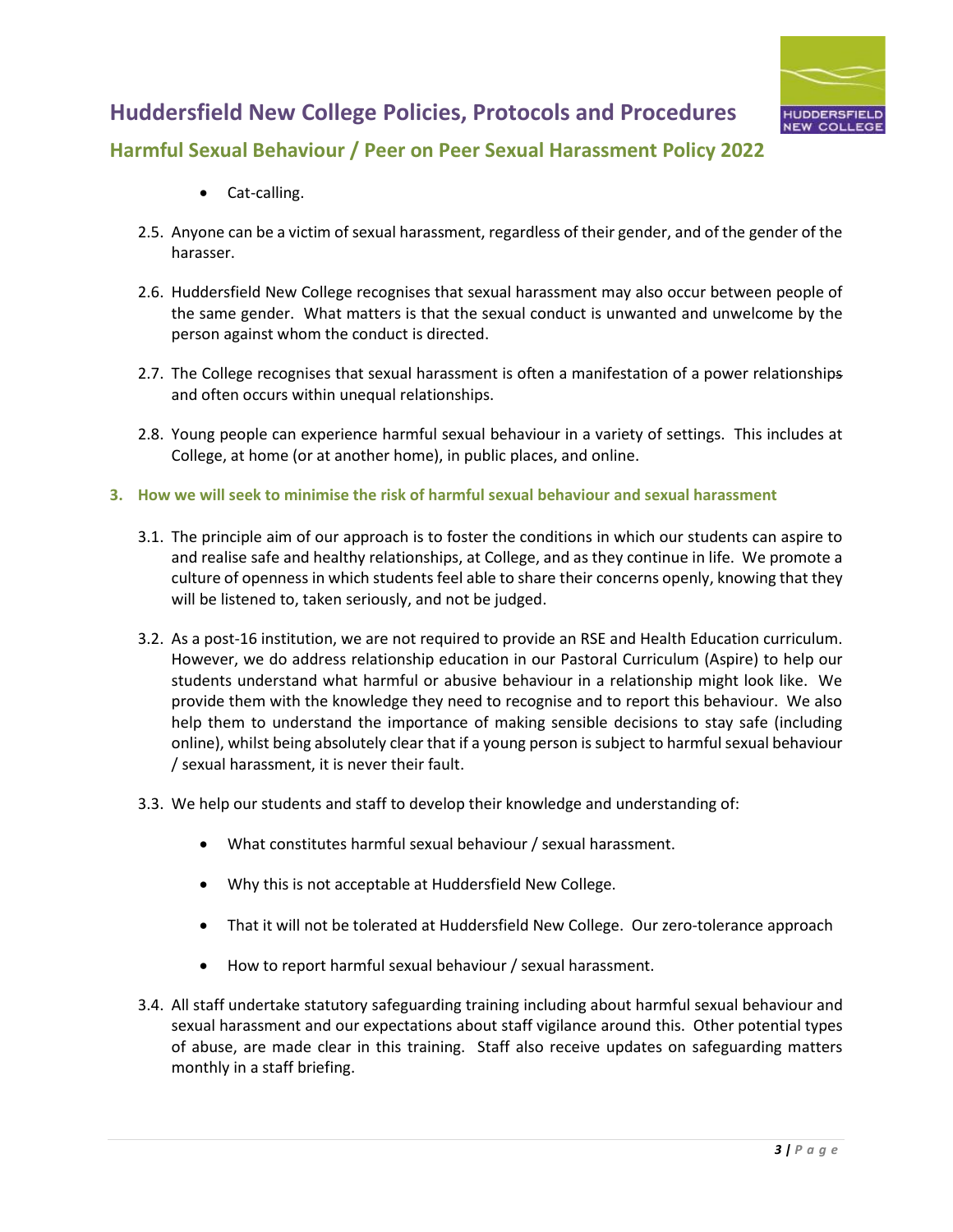### **Harmful Sexual Behaviour / Peer on Peer Sexual Harassment Policy 2022**

#### **4. Reporting Procedures**

- 4.1. A student may disclose to any member of staff that they have been the victim of sexual assault / abuse or harmful sexual behaviour / sexual harassment. There is also an e-mail address for the Head Student Team who are trained in peer-to-peer support.
- 4.2. We understand that students may not always feel able to talk to adults about being a victim of sexual assault / abuse or harmful sexual behaviour / sexual harassment, and therefore an anonymous reporting form is accessible for all students, by year group, in Microsoft Teams.
- 4.3. Students are also made aware of the need to report any concerns about their peers, if they become aware of any.
- 4.4. Any young person reporting a concern will be treated respectfully. We will reassure them that their concerns will be taken seriously, and that they will be supported and kept safe; no young person will be given the impression that they are creating a problem by reporting a concern, or made to feel ashamed.
- 4.5. Our staff will never promise confidentiality to the young person, as the concern will need to be shared further. The College's Designated Safeguarding Lead (DSL) and Deputy DSL or a member of the Safeguarding Team will need to be informed as soon as possible of any concern raised and the details may also need to be shared with external agencies. We have in place effective working relationships with our external safeguarding agencies, (e.g. the police, social care professionals etc.) which are essential to ensuring that concerns are managed appropriately.
- 4.6. Staff are trained to record all safeguarding concerns via a Cedar log (Cedar is the College's student Management Information System), but can also contact the DSL, or Deputy, or a member of the Safeguarding Team via email, phone or in person.
- 4.7. After the initial reporting of a concern, our next steps will be guided by the young person, unless following their wishes would place them or others at risk. If information must be shared without the student's consent, we will keep them informed. Where the young person already has Social Care involvement, such as a Looked After Child, a Child In Need, or one with a Child Protection Plan, we will inform the child's Social Worker and work in partnership with them, as appropriate.
- 4.8. Where a concern includes an online element, we will always work in accordance with the College's IT Acceptable and Safe Use Policy taking advice from other partners, as necessary. Our staff will be advised not to view any indecent images of a young person unless absolutely necessary, nor to forward any on for any reason.

### **5. Recording**

5.1. It is essential that information relating to allegations about harmful sexual behaviour / sexual harassment are recorded, as with any other child protection concern – and in line with our Safeguarding and Child Protection Policy. This will be done confidentially on Cedar. The record may form part of a statutory assessment by Children's Social Care or by another agency.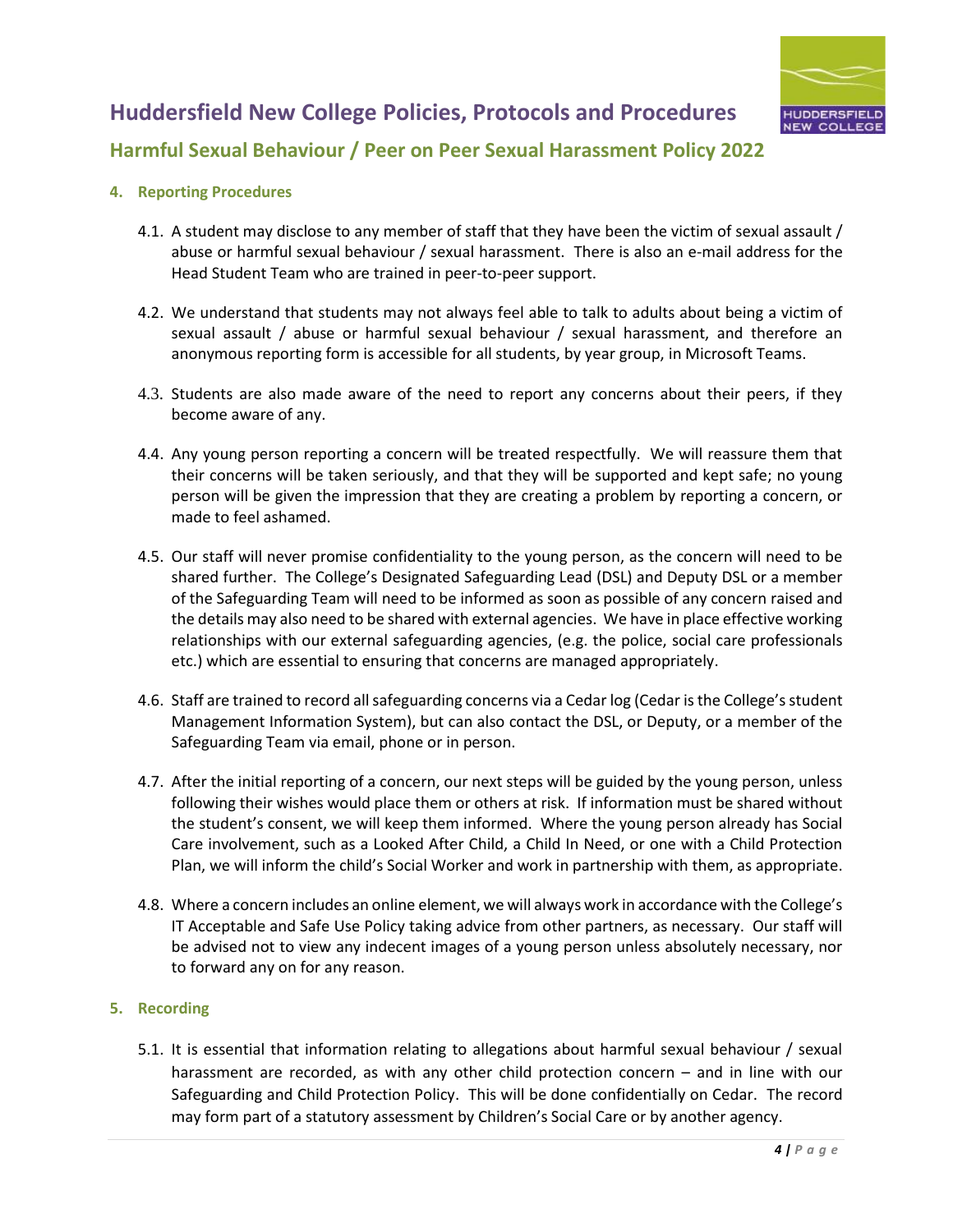

### **Harmful Sexual Behaviour / Peer on Peer Sexual Harassment Policy 2022**

- 5.2. Any member of staff receiving a disclosure of harmful sexual behaviour or noticing signs or indicators of this, will record it as soon as possible, noting what was said or seen, giving the date, time and location. The details will be recorded as the student presents them. The record will then be presented to the Designated Safeguarding Lead (or Deputy DSL), who will decide on the appropriate action, and record this accordingly. If a student is at immediate risk of harm, staff will speak directly with the Designated Safeguarding Lead or Deputy DSL first, and deal with recording as soon as possible thereafter. All related concerns, discussions, decisions, and reasons for decisions will be recorded on Cedar and will include the action taken.
- 5.3. When the alleged perpetrator and the alleged victim(s) both attend the College, a risk assessment will be completed to establish the best way to safeguard both parties. We will also consider other students at the College, and any actions that may be needed to protect them.

#### **6. Guiding principles**

- 6.1. The safety of our students is paramount. We will use a proportionate approach, basing our actions on the principle that harmful sexual behaviour / sexual harassment is not acceptable, and will not be tolerated. A zero-tolerance approach.
- 6.2. All concerns will be considered carefully and on a case-by-case basis. All concerns will be treated seriously, and any action will always be taken in the best interests of all students concerned.
- 6.3. This approach will help us to ensure that all students are protected and supported appropriately. The following principles will help guide us:
	- The wishes of the alleged victim, in terms of how they want to proceed they will be given as much control as is reasonably possible over decisions regarding how any investigation will be progressed, and any support that they need.
	- The nature of the alleged concern(s), including whether a crime may have been committed, and whether the alleged victim is a child by law (under the age of 18).
	- A consideration of any power imbalance between the young people involved for example, does the alleged victim have a disability or a learning difficulty.
	- A consideration of whether the alleged concern is a one-off incident or a sustained pattern of abuse.
	- A consideration of any ongoing risks to the alleged victim, other young people, or staff.
	- A willingness to take instruction / advice from external agencies, for example, the police or social services, as necessary.
	- A consideration of any other related issues, and wider context.
- 6.4. Ultimately, the Designated Safeguarding Lead or Deputy DSL will determine any actions in the context of the alleged victim's and / or their parent / carers wishes alongside their duty to protect the alleged perpetrator and other students.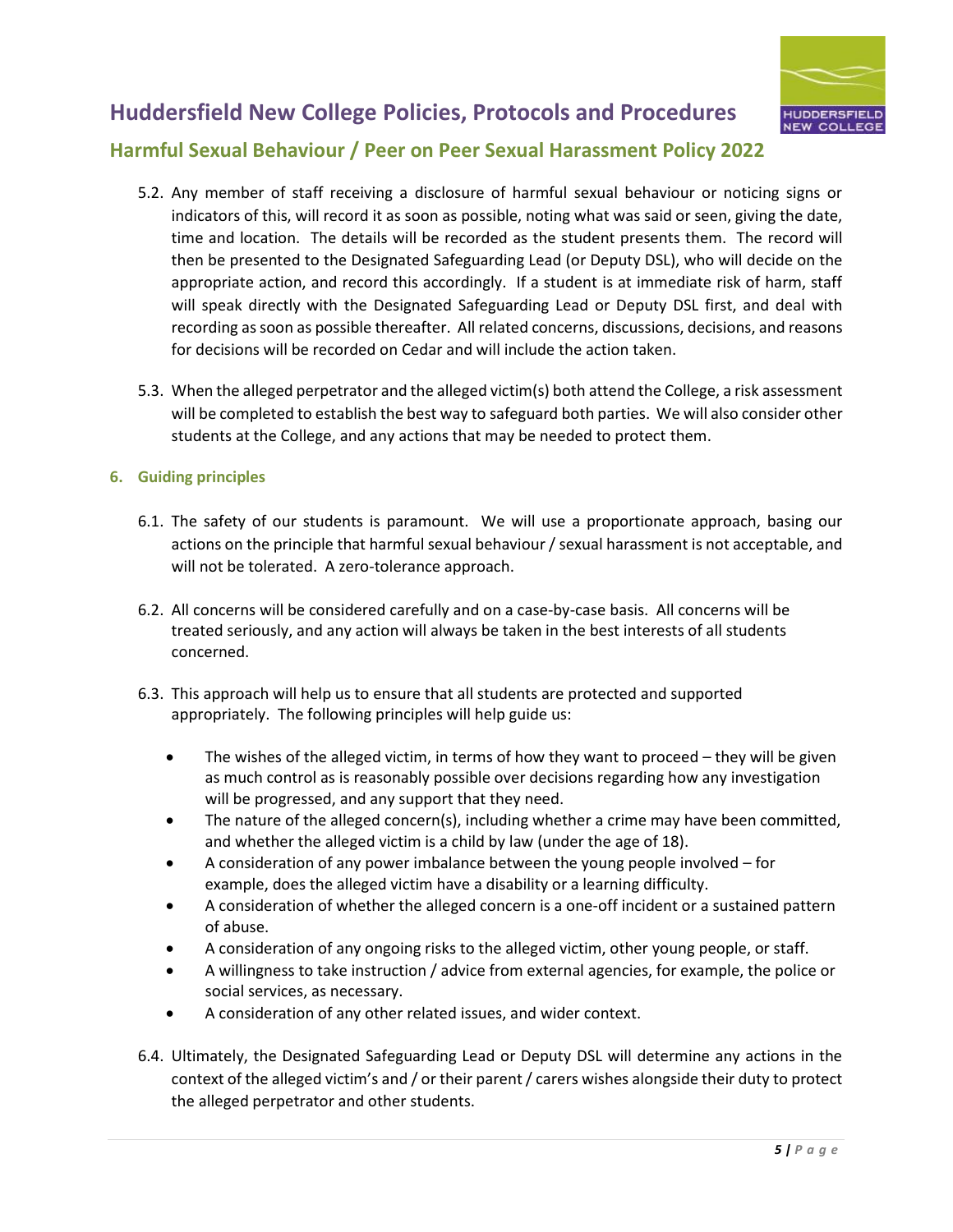

### **Harmful Sexual Behaviour / Peer on Peer Sexual Harassment Policy 2022**

- 6.5. In some cases, for example, one-off incidents, the DSL and Deputy DSL may take the view that the young people concerned are not in need of intervention from any outside agency. In these cases, the DSL and Deputy DSL will follow other College policies in addressing matters, for example, the College's Behaviour for Learning Policy. They will also consider what support the young people involved may need going forward - for example, pastoral support, counselling, and will ensure that there is a trusted adult for those affected to speak with, if they so wish. They will also consider whether any intervention or support is required as part of a whole College approach and with the wider College community.
- 6.6. In some circumstances, we will make a request for support to Children's Social Care. As a guiding principle, we will generally inform parents and carers of this, unless to do so may put a young person at additional risk. If we make a request for support, Children's Social Care will consider whether the young people involved are in need of protection or other services. Where statutory assessments are appropriate, the College will co-operate fully with Children's Social Care and other agencies. Partnership working helps to ensure the best possible package of co-ordinated support is implemented for the alleged victim and, where appropriate, the alleged perpetrator, and any other young people that require support.
- 6.7. Where a report of rape, assault by penetration or sexual assault is made, we will report it to the police. Unless the involvement of parents / carers is likely to increase any risk to the young person, we will strongly encourage the alleged victim to inform and involve their parent / carer. We will in most cases contact parents / carers to inform them of the police report. We will also seek advice from other partners and specialist agencies in individual cases.
- 6.8. Where a report has been made to the police, we will consult with them, and agree what information can be disclosed to others, in particular to an alleged perpetrator and their parents / carers, if a College student.
- 6.9. Where there is a criminal investigation, we will work closely with the police and other agencies, as appropriate, to support all young people involved (including potential witnesses). This will help to ensure that any actions we take do not jeopardise a police investigation. Sometimes the police will decide that further action is not required. In these circumstances, we will continue to engage with other agencies to support the students involved.
- 6.10. Any police involvement will not prevent us following College policies, for example, the College's Behaviour for Learning Policy, unless informed by the police that to do so would compromise a legal process.

### **7. Outcome**

7.1. Following any appropriate investigation conducted by the College, the procedures described in the College's Behaviour for Learning Policy will be used to determine further disciplinary actions.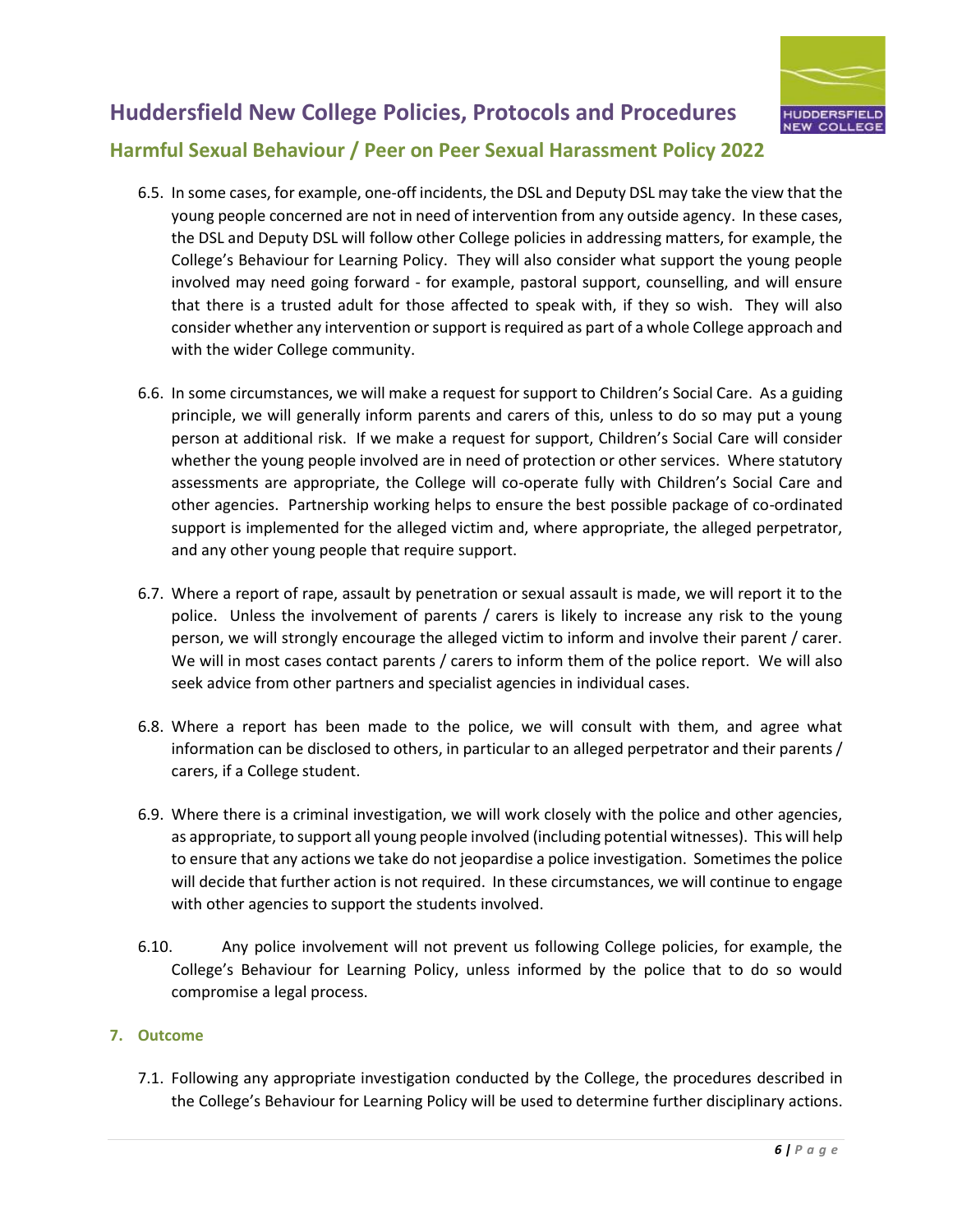

## **Harmful Sexual Behaviour / Peer on Peer Sexual Harassment Policy 2022**

- **8. Support and monitoring**
	- 8.1. Support will be offered to any alleged victim, and to any alleged perpetrator, who is also a College student, as well as to any other College students involved. Primarily, this support will be provided by the student wellbeing team, the progress tutor team and the safeguarding team.
	- 8.2. All safeguarding concerns logged on Cedar, and actions taken, are reviewed on a weekly basis in the safeguarding team meeting.

### **9. Review of Policy and communication**

The Senior Leadership Team own this policy. It will be displayed on XXXXXXX and staff will be informed of updates via the Daily Staff News.

| <b>Version</b> | Date          | Author(s)      | <b>Comments</b>                                                                                                                                                                                                                                                                                                        | Approval<br>Route/<br><b>Date</b> | <b>Date of Next Review</b> |
|----------------|---------------|----------------|------------------------------------------------------------------------------------------------------------------------------------------------------------------------------------------------------------------------------------------------------------------------------------------------------------------------|-----------------------------------|----------------------------|
| 1              | March<br>2022 | Lee<br>Goddard | First version of policy. Based on<br>advice and guidance from SShout<br>who provided the basis for the<br>contents of the policy.<br>The policy aligns with the latest<br>version of KCSIE / Sexual Violence<br>and Sexual Harassment between<br>children in schools and colleges,<br>and latest guidance from Ofsted. | <b>SLT March</b><br>2022          | <b>March 2023</b>          |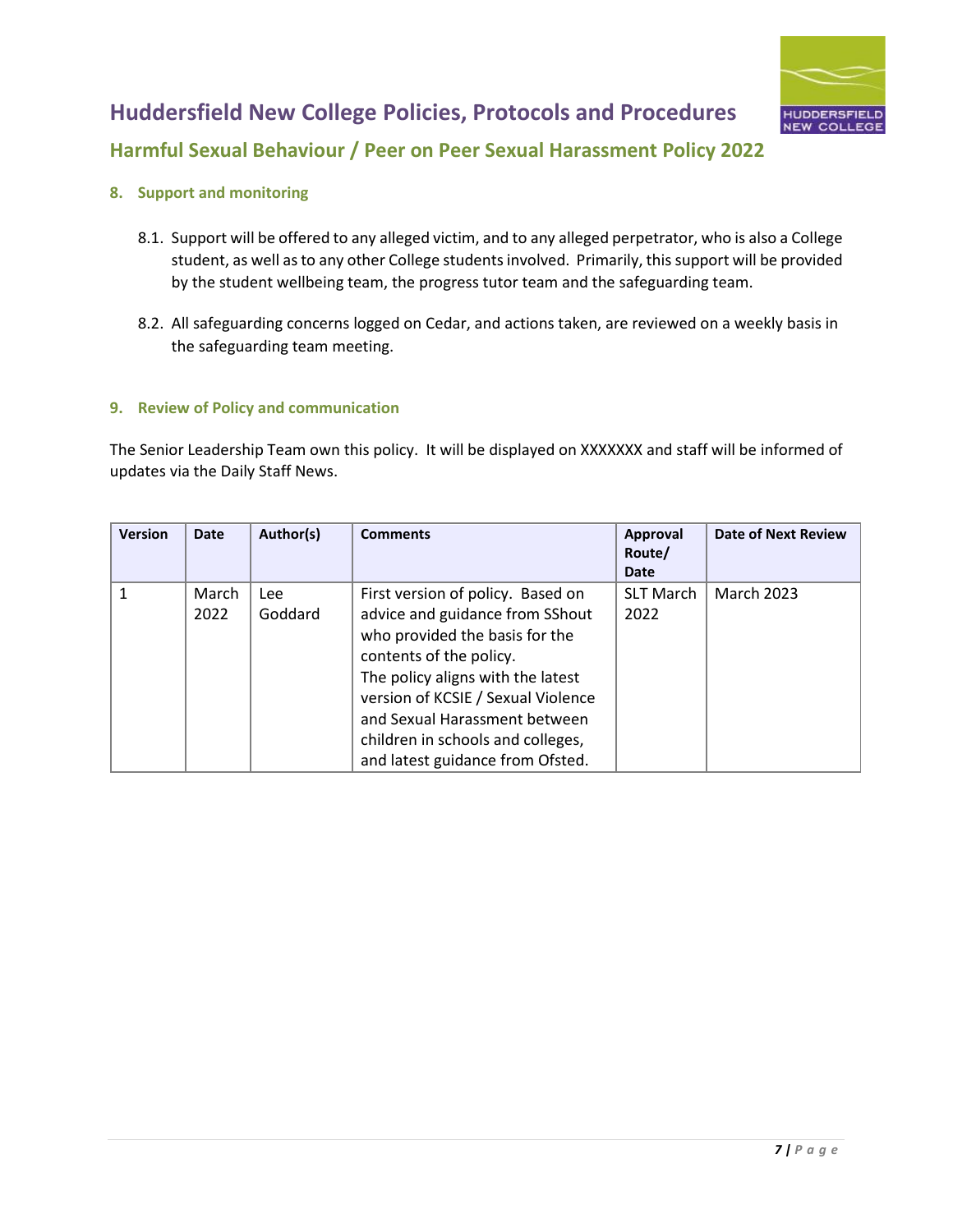

# **Harmful Sexual Behaviour / Peer on Peer Sexual Harassment Policy 2022**

### Equality Impact Assessment

| <b>Question</b>                               | <b>Response</b>                                                          |
|-----------------------------------------------|--------------------------------------------------------------------------|
| 1. Name of policy being assessed              | Harmful Sexual Behaviour / Peer on Peer Sexual<br>Harassment Policy 2022 |
|                                               |                                                                          |
| 2. Summary of aims and objectives of the      | The purpose of the policy is to clearly indicate the                     |
| policy                                        | responsibility for and process of dealing with                           |
|                                               | allegations of harmful sexual behaviours / sexual                        |
|                                               | lharassment.                                                             |
| 3. What involvement and consultation          | The Designated Safeguard Lead and Director of                            |
| has been done in relation to this             | Safeguarding have had bespoke training. All staff                        |
| <b>policy?</b> (e.g. with relevant groups and | have had external and internal training and feedback                     |
| stakeholders)                                 | has been taken. The Head Student Team have been                          |
|                                               | consulted. Communication and collaboration with                          |
|                                               | other 6 <sup>th</sup> form College has taken place as well as using      |
|                                               | internal QA processes.                                                   |
| 4. Who is affected by the policy?             | <b>HNC</b> students                                                      |
|                                               |                                                                          |
|                                               |                                                                          |
| 5. What are the arrangements for              | The policy will be the basis for all safeguarding                        |
| monitoring and reviewing the actual           | decisions regarding harmful sexual behaviours / sexual                   |
| impact of the policy?                         | harassment made on a daily basis and reviewed                            |
|                                               | weekly in the Safeguarding Team meetings.                                |
|                                               | The policy will be reviewed annually.                                    |

| <b>Protected</b><br><b>Characteristic</b><br>Group | Is there a potential<br>for positive or<br>negative impact? | Please explain and<br>give examples of any<br>evidence/data used                                                                                                                                                                                                             | <b>Action to address</b><br>negative impact (e.g.<br>adjustment made |
|----------------------------------------------------|-------------------------------------------------------------|------------------------------------------------------------------------------------------------------------------------------------------------------------------------------------------------------------------------------------------------------------------------------|----------------------------------------------------------------------|
| <b>Disability</b>                                  | Positive Impact                                             | The policy is compliant<br>with all statutory<br>responsibilities and<br>adheres to the Keeping<br>Children Safe in<br>Education 2021<br>document as well as the<br>sexual violence and<br>sexual harassment<br>between children in<br>schools and colleges DfE<br>document. | N/A                                                                  |
| Gender reassignment                                | Positive Impact                                             | As explained for<br>disability                                                                                                                                                                                                                                               |                                                                      |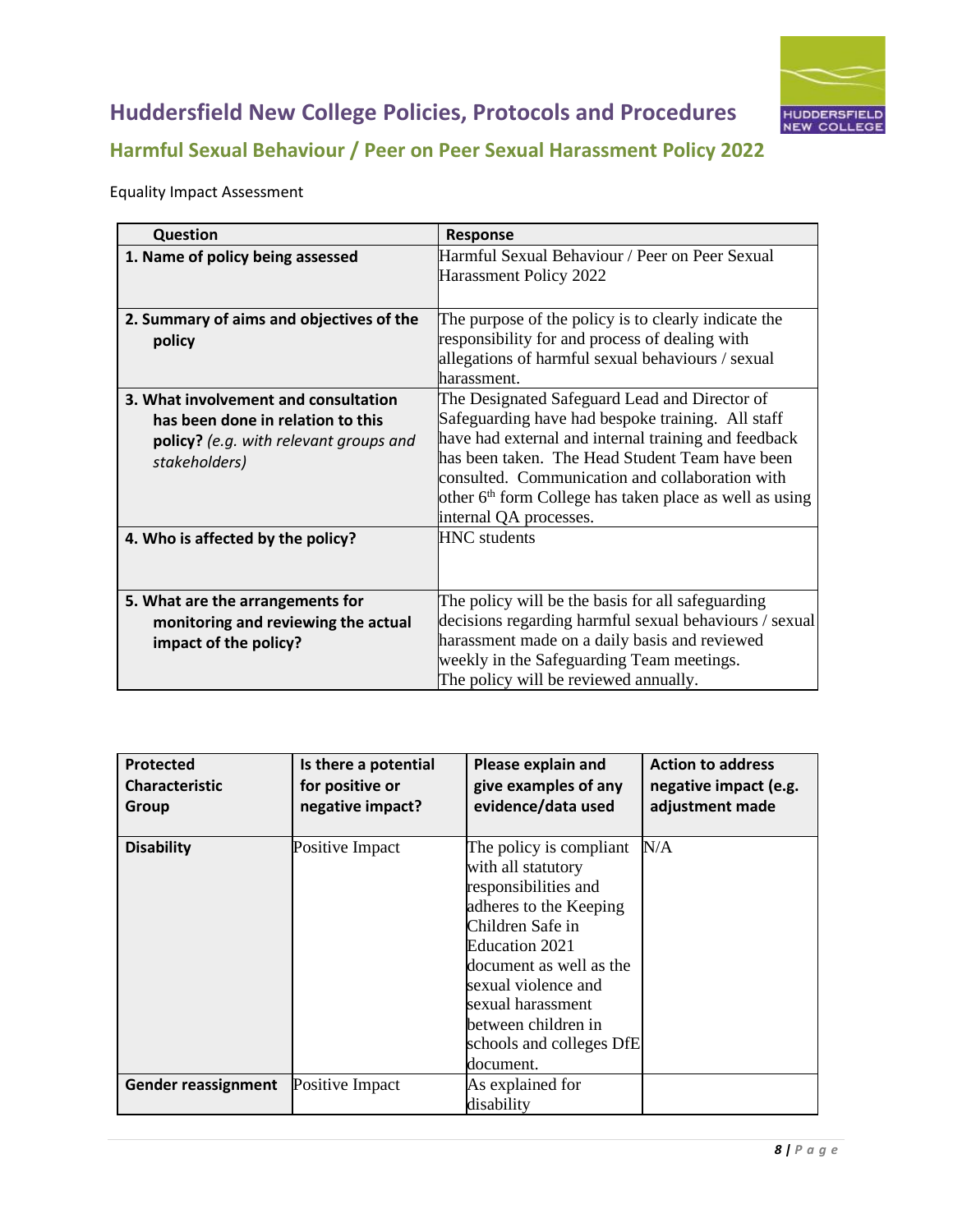

# **Harmful Sexual Behaviour / Peer on Peer Sexual Harassment Policy 2022**

| <b>Marriage or civil</b><br>partnership | Positive Impact | As explained for<br>disability |  |
|-----------------------------------------|-----------------|--------------------------------|--|
| <b>Pregnancy and</b><br>maternity       | Positive Impact | As explained for<br>disability |  |
| Race                                    | Positive Impact | As explained for<br>disability |  |
| <b>Religion or belief</b>               | Positive Impact | As explained for<br>disability |  |
| <b>Sexual orientation</b>               | Positive Impact | As explained for<br>disability |  |
| Sex (gender)                            | Positive Impact | As explained for<br>disability |  |
| Age                                     | Positive Impact | As explained for<br>disability |  |

#### **Evaluation:**

| Question                                                                                                                          |                                                                                                              | <b>Explanation / justification</b>                                                                                                                                                                                                                         |
|-----------------------------------------------------------------------------------------------------------------------------------|--------------------------------------------------------------------------------------------------------------|------------------------------------------------------------------------------------------------------------------------------------------------------------------------------------------------------------------------------------------------------------|
| Is it possible the proposed policy could<br>discriminate or unfairly disadvantage                                                 | The policy describes the processes to ensure that all<br>safeguarding concerns are addressed and appropriate |                                                                                                                                                                                                                                                            |
| people?                                                                                                                           |                                                                                                              | responses / support is in place.                                                                                                                                                                                                                           |
| <b>Final Decision:</b>                                                                                                            | <b>Tick the</b><br>relevant<br><b>Box</b>                                                                    | Include any explanation / justification<br>required                                                                                                                                                                                                        |
| No barriers identified, therefore<br>1.<br>activity will proceed.                                                                 |                                                                                                              | The policy is compliant with all statutory<br>responsibilities and adheres to the Keeping<br>Children Safe in Education 2021 document<br>as well as the sexual violence and sexual<br>harassment between children in schools and<br>colleges DfE document. |
| 2. You can decide to stop the policy or<br>practice at some point because the<br>data shows bias towards one or<br>more<br>groups |                                                                                                              |                                                                                                                                                                                                                                                            |
| 3. You can adapt or change the policy in<br>a way which you think will eliminate<br>the bias                                      |                                                                                                              |                                                                                                                                                                                                                                                            |